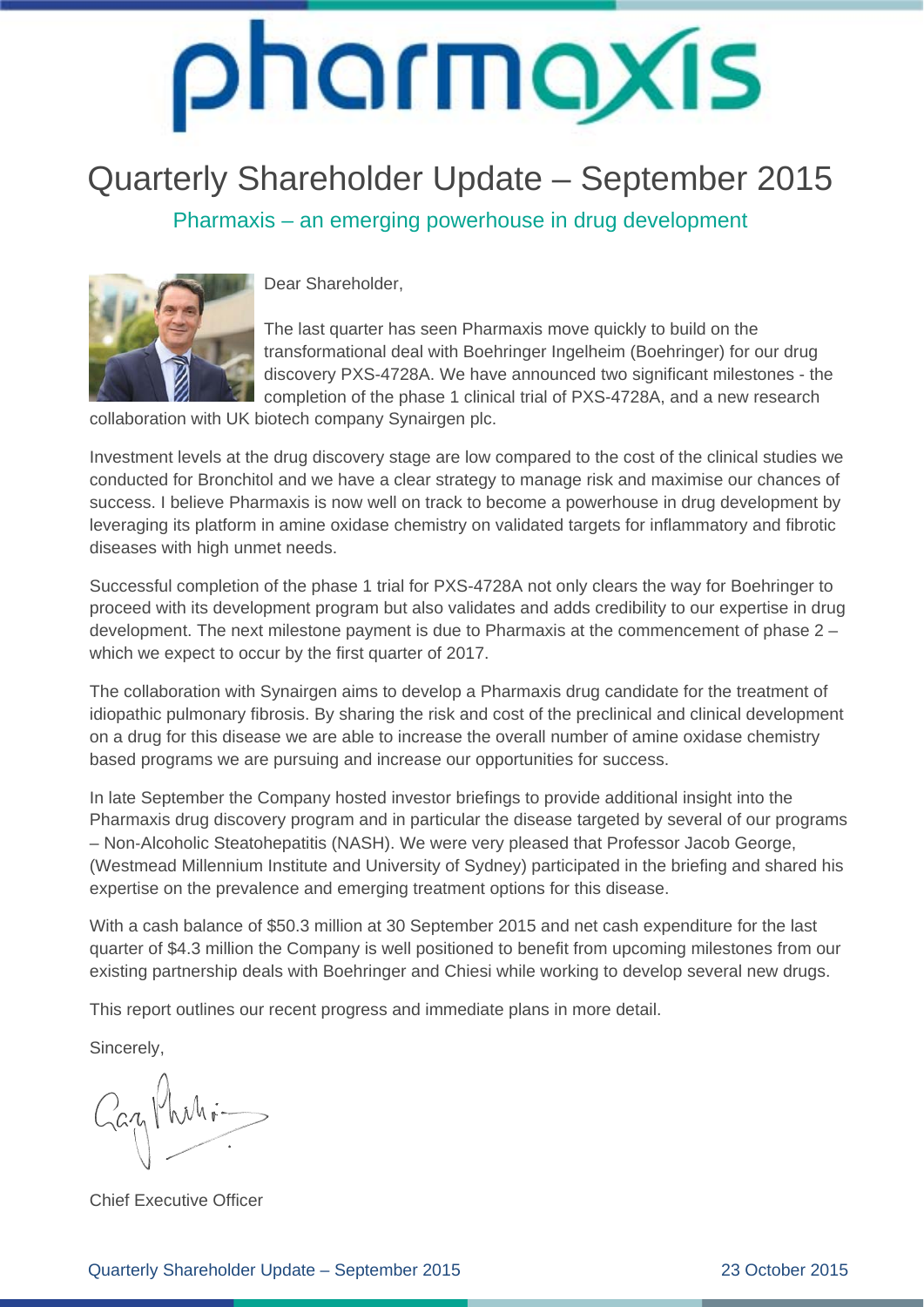#### Drug discovery

#### **Successful phase 1 of drug sold to Boehringer Ingelheim (PXS-4728A)**

In September 2015 Pharmaxis announced positive results for all primary and secondary endpoints from the phase 1 clinical trial of PXS-4728A, the drug acquired by Boehringer Ingelheim in May 2015. Boehringer is developing PXS-4728A as a treatment for cardiometabolic diseases such as NASH. PXS-4728A is a highly selective inhibitor of an enzyme and adhesion protein which reduces inflammation and oxidative stress.

Pharmaxis had a commitment to complete the phase 1 study as a part of the deal with Boehringer and earlier in the year reported positive results from the initial phase 1a single ascending dose stage of this clinical trial. The subsequent phase 1b multiple ascending dose stage was conducted in 24 healthy subjects divided into three groups with each taking active or placebo once a day for 14 days. Three different dosages of PXS-4728A were trialled.

Once daily oral dosing of PXS-4728A for 14 days at doses between 3 and 10 mg was found to be safe and well tolerated. The data confirmed the high oral bioavailability of PXS-4728A and most importantly, showed these low doses are efficacious in inhibiting the enzyme and cause a long lasting inhibition. PXS-4728A is therefore ideally suited for potential use as a chronic treatment; a once a day tablet that causes 24 hour inhibition of the target enzyme at low doses.

Importantly, these positive phase 1 results enable Boehringer Ingelheim to proceed with further development of the program. Under our agreement, Boehringer is responsible for all development, regulatory, manufacturing and commercialisation activities, and Pharmaxis is entitled to total potential future milestones of €390 million (~A\$523 million) to approval for 2 indications plus sales milestones and earn out payments at a high single digit percentage of sales.

Boehringer is currently designing and preparing for the phase 2 clinical trial. While Pharmaxis is not involved in the program, based on usual drug development timeframes we would expect the phase 2 trial to commence by the first quarter of 2017.

#### **Collaboration with Synairgen plc to develop a Pharmaxis drug for lung disease**

In August 2015 Pharmaxis announced a research collaboration with UK biotechnology company Synairgen plc (LSE: SNG) to develop a selective inhibitor to the lysyl oxidase type 2 enzyme (LOXL2) to treat the fatal lung disease idiopathic pulmonary fibrosis (IPF).

IPF affects approximately 100,000 people in the US. Whilst current products are expected to produce global revenues in excess of \$1.1 billion by 2017 there remains a clear need for new treatments. This was evidenced recently when Bristol Myers Squibb announced an agreement to acquire a phase 2 drug for the treatment of IPF and myelofibrosis with total potential payments of US\$1.25 billion. We are targeting the LOXL2 enzyme because it is known to promote scar tissue which hardens and irreparably damages the lungs of IPF patients. It is hoped that the inhibition of LOXL2 will slow the build-up of scar tissue and improve survival rates that are worse than for many cancers.

Under the terms of the agreement Synairgen will fund further activity of the program, use its BioBank and in vitro lung model platform, and collaborate with the IPF research team at the University of Southampton in the UK to complete pre-clinical and early clinical development. The IPF program will be managed by a joint steering committee through to the end of phase 1 or phase 2a clinical trials, at which time the collaboration will seek a license partner. Pharmaxis and Synairgen will share any

#### Quarterly Shareholder Update – September 2015 page 2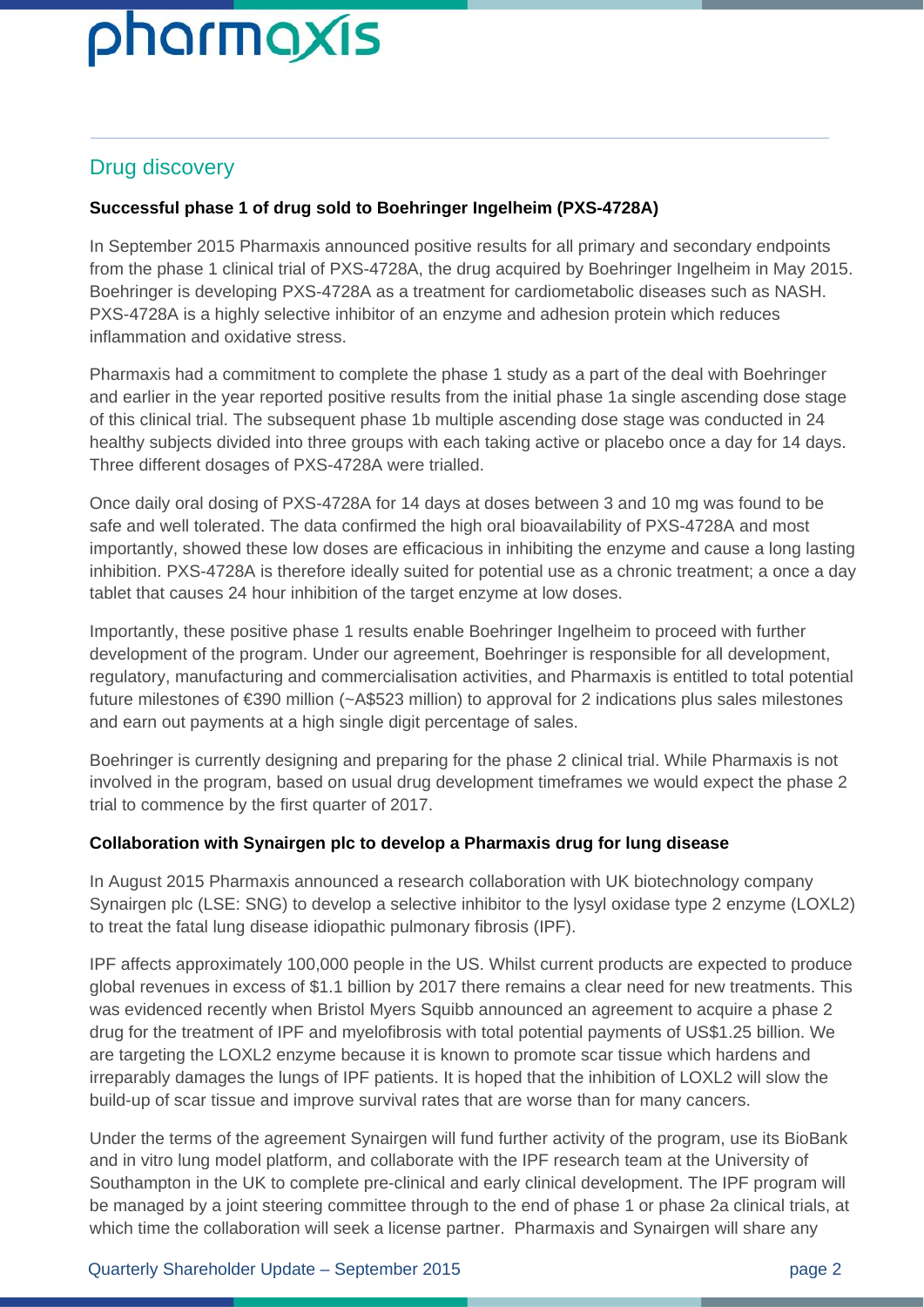licensing revenues in accordance with the ratio of total investment by the two companies at that time. The share of licensing revenues is expected to be approximately equal for a compound licensed for IPF after early clinical development.

The significant interest among leading clinicians and pharmaceutical companies in the role of LOXL2 in a number of different diseases highlighted the need for Pharmaxis to collaborate for selected indications in order to fully exploit the potential value of the Company's intellectual property. Synairgen has a demonstrated excellence in respiratory drug development, having successfully licensed its inhaled IFN-beta Phase 2 program to AstraZeneca. By collaborating with Synairgen Pharmaxis aims to accelerate the development of a highly competitive once a day oral treatment for patients with IPF while continuing to independently develop LOXL2 inhibitors for other potential indications.

The collaboration is progressing well and is currently evaluating drug candidates to enter preclinical development in 2016.

#### **Drug development pipeline – other programs**

The Pharmaxis drug discovery team is making solid progress with other programs based around the Company's amine oxidase chemistry platform:

- 1. LOXL2 inhibitor for NASH, liver and kidney fibrosis *lead optimisation stage*
- 2. LOX/LOXL2 for fibrosis and metastatic cancer *exploratory stage in conjunction with leading US and UK clinicians*
- 3. SSAO/MAO-B inhibitor for neuro inflammation  *lead candidate selected. Working through manufacturing scale up*
- 4. SSAO/MPO inhibitor for respiratory inflammation *exploratory stage*

If successful, programs 1 and 3 above will move into preclinical development in 2016.

#### **Pharmaxis and NASH**

NASH is commonly found in people who are overweight or obese. Given the increasing rate of obesity around the world, the condition is likely to become a major cause of liver disease and shortened lifespans in coming years.

It's estimated that one in three people have fatty liver disease and that up to 10% of those will have NASH. One of the main ways to manage NASH is for the sufferer to reduce fat in the liver by losing weight through exercise and healthy eating. However, with changes in behaviour difficult to achieve, drug therapies are needed. There are currently no approved therapies available to treat NASH and Deutsche Bank estimates that the global market could be worth in excess of US\$35b by 2025.

It is not surprising that large Pharma companies are focusing their resources on developing and acquiring drug development programs in this area. In 2015, Gilead acquired Phenex a treatment for NASH in Phase 2 trials in a deal worth \$470 million while AstraZeneca bought the rights for a preclinical drug candidate to treat NASH from Regulus. Companies like Genefit and Intercept which have drugs that have completed phase 2 trials in NASH have market values in excess of US\$1b.

Pharmaxis has two programs targeting NASH. PXS-4728A, the drug sold to Boehringer, aims to address NASH by inhibiting an enzyme that promotes inflammation. By inhibiting inflammation, disease progression to scarring (fibrosis) and cancer of the liver is hoped to be reduced. The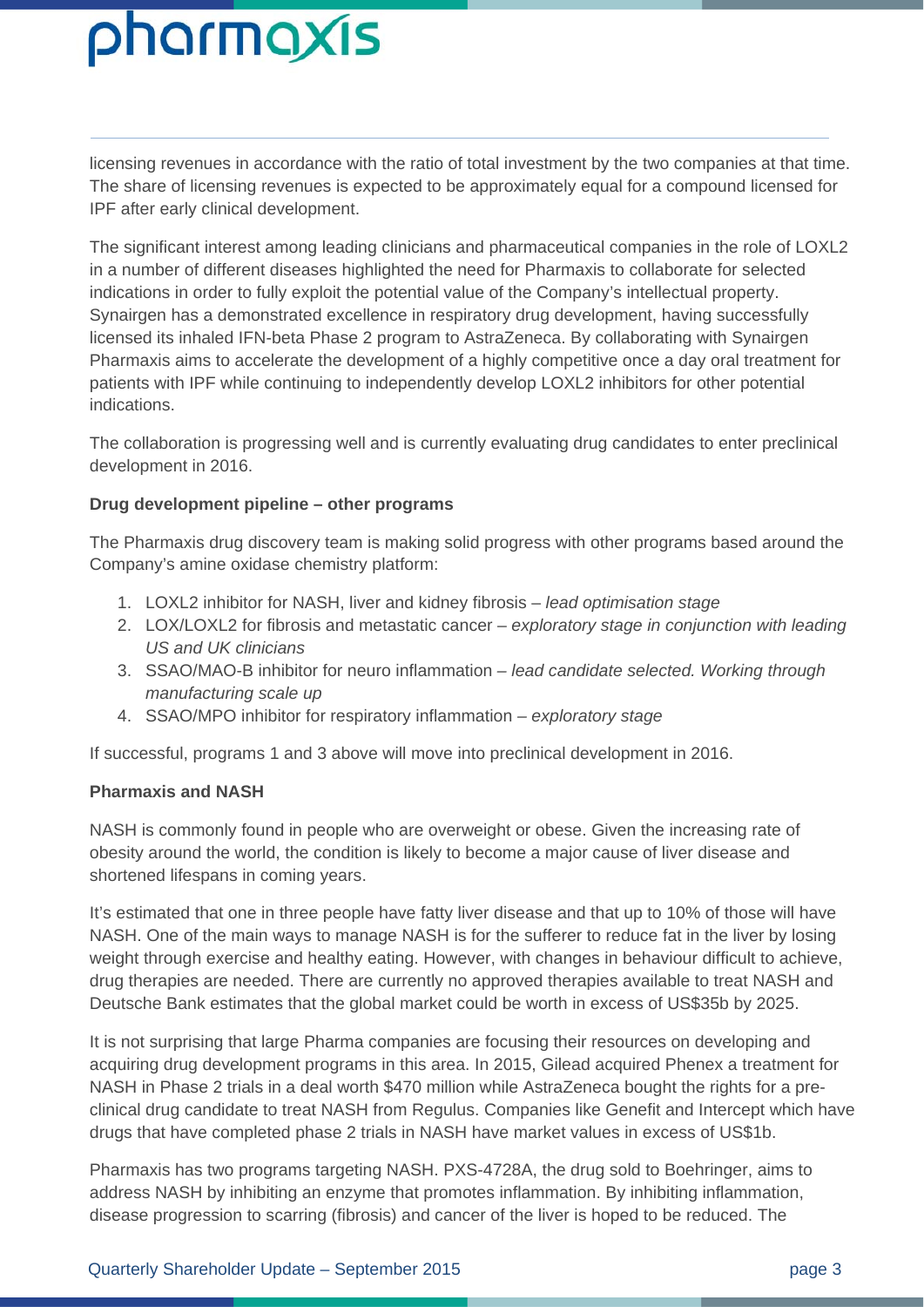Company's second program seeks to inhibit the LOXL2 enzyme that is key to scarring (fibrosis) in the liver.

A copy of the recent presentation by Professor Jacob George explaining NASH is available on the Pharmaxis website.

#### Bronchitol for cystic fibrosis

Bronchitol®, an inhaled dry powder for the treatment of cystic fibrosis, has been the subject of two large scale global clinical trials conducted by Pharmaxis. The product is approved and marketed in Europe and Australia and a third large multicentre clinical trial is currently underway aiming to secure approval in the United States.

#### **United States**

In the US Pharmaxis has partnered with Chiesi Farmaceutici SpA which is funding (up to US\$22 million) the international phase 3 clinical trial designed to meet the remaining clinical requirements of the US Food and Drug Administration (FDA). Under the terms of the agreement and following a positive outcome of the trial, Chiesi will have responsibility for completing the new drug application with the FDA and the commercialisation of Bronchitol in the United States. We are already working closely with Chiesi on all aspects of securing US marketing approval for Bronchitol.

The clinical trial (CF303) commenced recruitment in October 2014 and is being conducted in over 120 sites across more than 20 countries. At 9 October 2015, 251 patients had been recruited into the trial, which has a targeted full recruitment of up to 440 patients. The trial has however been designed so that the total recruitment target can be altered based on an independent review of blinded data when 300 patients have been recruited – expected to occur in the current quarter. We are also waiting to see if recruitment rates return to the levels experienced before the northern hemisphere summer. If pre-summer recruitment rates do not return and the independent review of the blinded data indicates the full 440 patients should be targeted, the recruitment period will be extended into 2016. The Company has taken the precautionary step of extending the trial into additional countries to support recruitment efforts. Our current expectation is that CF303 will cost approximately US\$24 million to extend both the length and engaged sites of the trial, of which Chiesi is reimbursing the first US\$22 million.

#### **Europe**

In the EU Pharmaxis has appointed Chiesi as its exclusive distributor for the currently launched markets of the UK and Germany. Chiesi is an experienced and respected partner in key global markets and sells Bronchitol as part of its cystic fibrosis portfolio.

Chiesi assumed responsibility for the marketing, sales and distribution of Bronchitol from 1 June 2015. The sale of Bronchitol in Germany (launched in 2012) and in the United Kingdom (launched in in 2013) account for more than ninety five percent of current European Bronchitol sales.

During the quarter the Company completed dosing in its phase 2 clinical trial in paediatric patients, the conduct of which is a required post marketing commitment of the European approval for adult patients granted in 2011. The trial results will be available before the end of the year.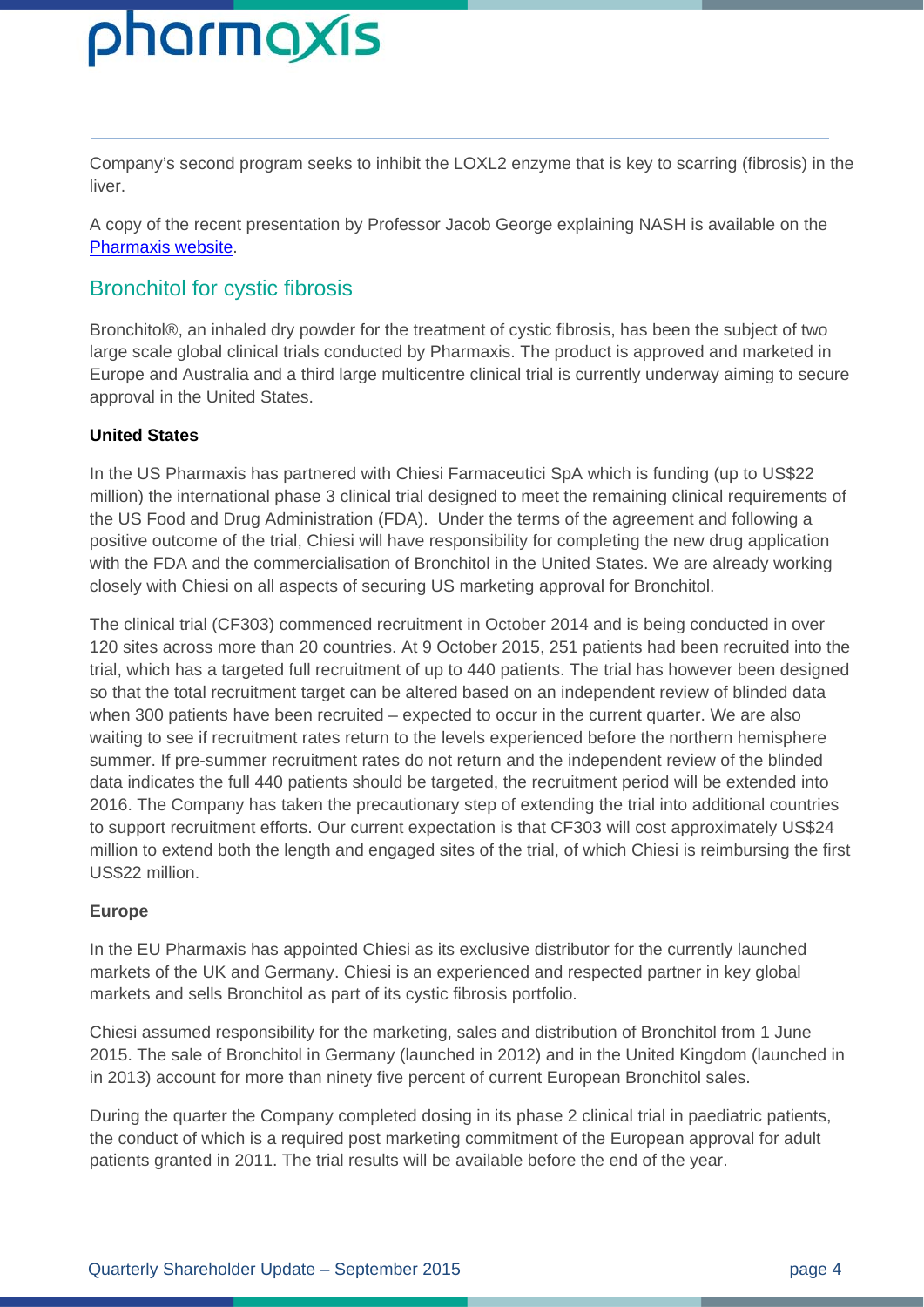#### **Other territories**

Approval & pricing reimbursements applications continue to progress in various countries outside of the EU in Eastern Europe, the Middle East and Brazil. Bronchitol has just received full reimbursement for all patients in Turkey. Russian and Brazilian approval is expected over the next two quarters.

#### **Corporate**

#### **2015 Annual General Meeting**

The 2015 AGM is to be held at the Christie Conference Centre, 3 Spring Street, Sydney, NSW, 2000 on 19 November at 2.30 pm (Sydney time). The notice of meeting and proxy form was sent to shareholders on 16 October 2015.

#### **2015 Statutory Annual Report**

The 2015 report is now available on the Pharmaxis website.

#### **Pharmaxis in the media**

Following Pharmaxis' announcement of the successful phase 1 clinical trial of PXS4728A, the Company's chief executive officer Gary Phillips conducted a range of interviews with business journalists and analysts providing insight and comment on the Company's achievements and business strategy. Those interviews along with the company's current corporate summary can be accessed on the **Pharmaxis website.** 

#### **Financials**

The financial results for the September 2015 quarter better reflect the ongoing business of the Company. Key financial metrics are as follows:

| A\$'000                           | 30-Sep-15 | 30-Sep-14 |
|-----------------------------------|-----------|-----------|
| Sales revenue                     | 2,084     | 1,443     |
| Net loss                          | (6, 169)  | (8, 334)  |
| Segment results - adjusted EBITDA |           |           |
| <b>Bronchitol &amp; Aridol</b>    | (1, 151)  | (3, 462)  |
| New drug development              | (984)     | (325)     |
| Corporate                         | (423)     | (1,016)   |
| Total                             | (2,558)   | (4,803)   |
| Cash flow - cash used in          |           |           |
| <b>Operations</b>                 | (3, 432)  | (8,803)   |
| Investing activities              | (446)     | (70)      |
| <b>Financing activities</b>       | (442)     | (446)     |
| Total                             | (4,320)   | (9,319)   |
| Cash at bank                      | 50,324    | 24,912    |

An income statement for the quarter is attached. Highlights and commentary for the quarter:

- 1. The closing cash of \$50.3 million and the reduced net quarterly cash usage places the Company in a strong position.
- 2. Bronchitol sales for the quarter increased as Chiesi built inventory in its central warehouse and those of its local country wholesalers.

#### Quarterly Shareholder Update – September 2015 **by a strategies of the September 2015** page 5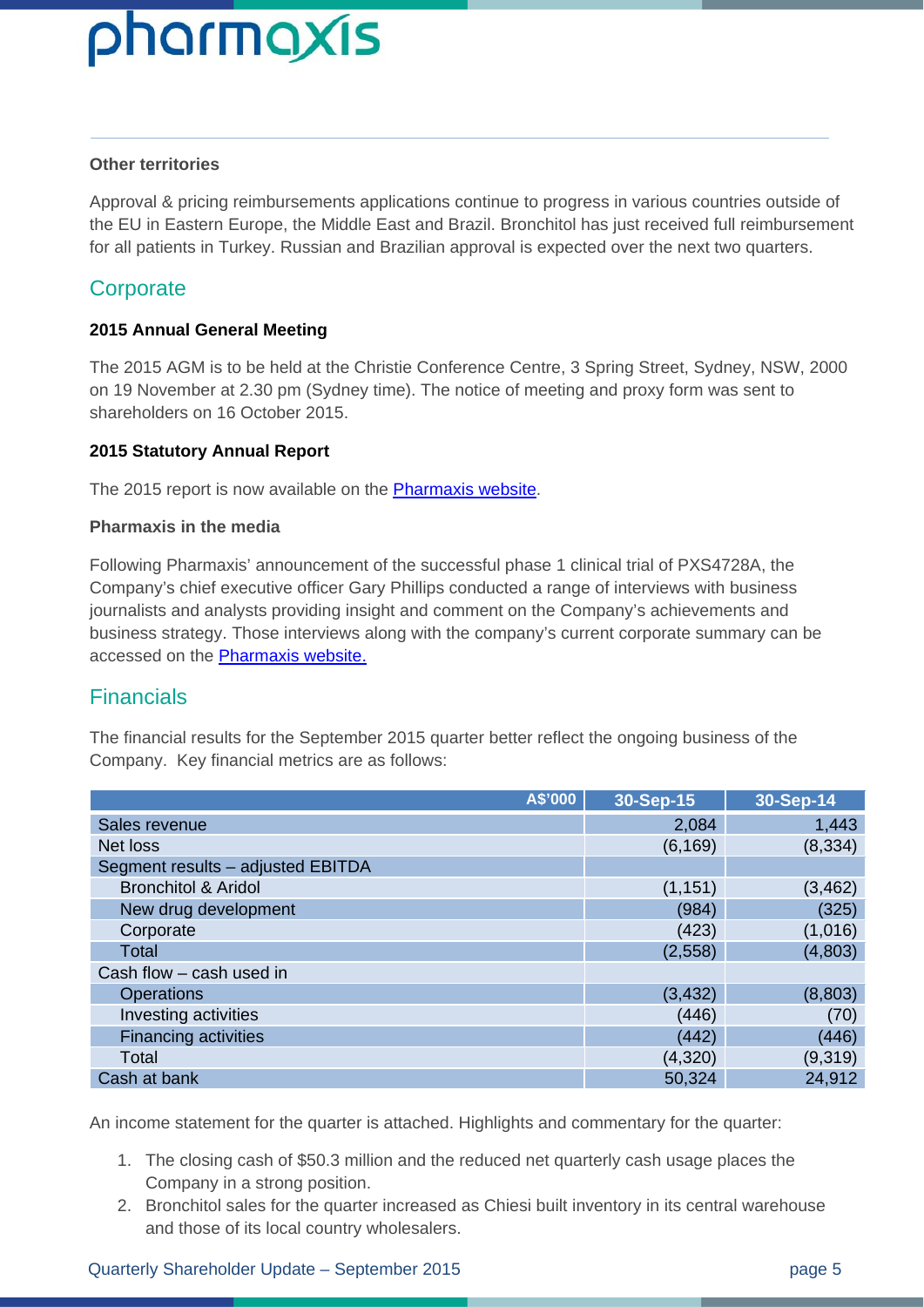- 3. Other revenue income for the September 2015 quarter includes \$2.4 million in relation to the reimbursement by our US partner Chiesi of the current phase 3 clinical trial of Bronchitol and amounts charged to Synairgen under our research collaboration agreement for drug discovery services. The comparative periods include an R&D tax credit of \$1.1 million. The company has not recorded an R&D tax credit in relation to the current period. The Company may not be eligible due to its revenue (including the reimbursement of clinical trial costs from Chiesi) potentially exceeding \$20 million in the 2016 financial year. This will be reviewed each quarter.
- 4. Employee costs decreased by 30% when current period redundancy payments are excluded.
- 5. Clinical trial costs for the quarter predominantly relate to the phase 3 clinical trial in cystic fibrosis, reimbursed by Chiesi up to US\$22 million. Costs in the prior period related to both the phase 3 clinical trial (A\$0.9 million) and the phase 2 paediatric trial conducted in Europe.
- 6. Drug discovery costs have increased in line with the Company's increased focus on developing new drugs from its amine oxidase chemistry platform.
- 7. Other includes a realised foreign exchange gain of \$0.6 million and an unrealised foreign exchange loss in relation to the financing agreement with NovaQuest.
- 8. Finance expenses relates to the financing agreement with NovaQuest and the Company's finance lease for its Frenchs Forest facility. Subsequent to the Company entering into an Amended and Restated Financing Agreement with NovaQuest in December 2014, the finance expense recorded in relation to the agreement has decreased.
- 9. Investing activities predominantly related to new analytical equipment for drug discovery.